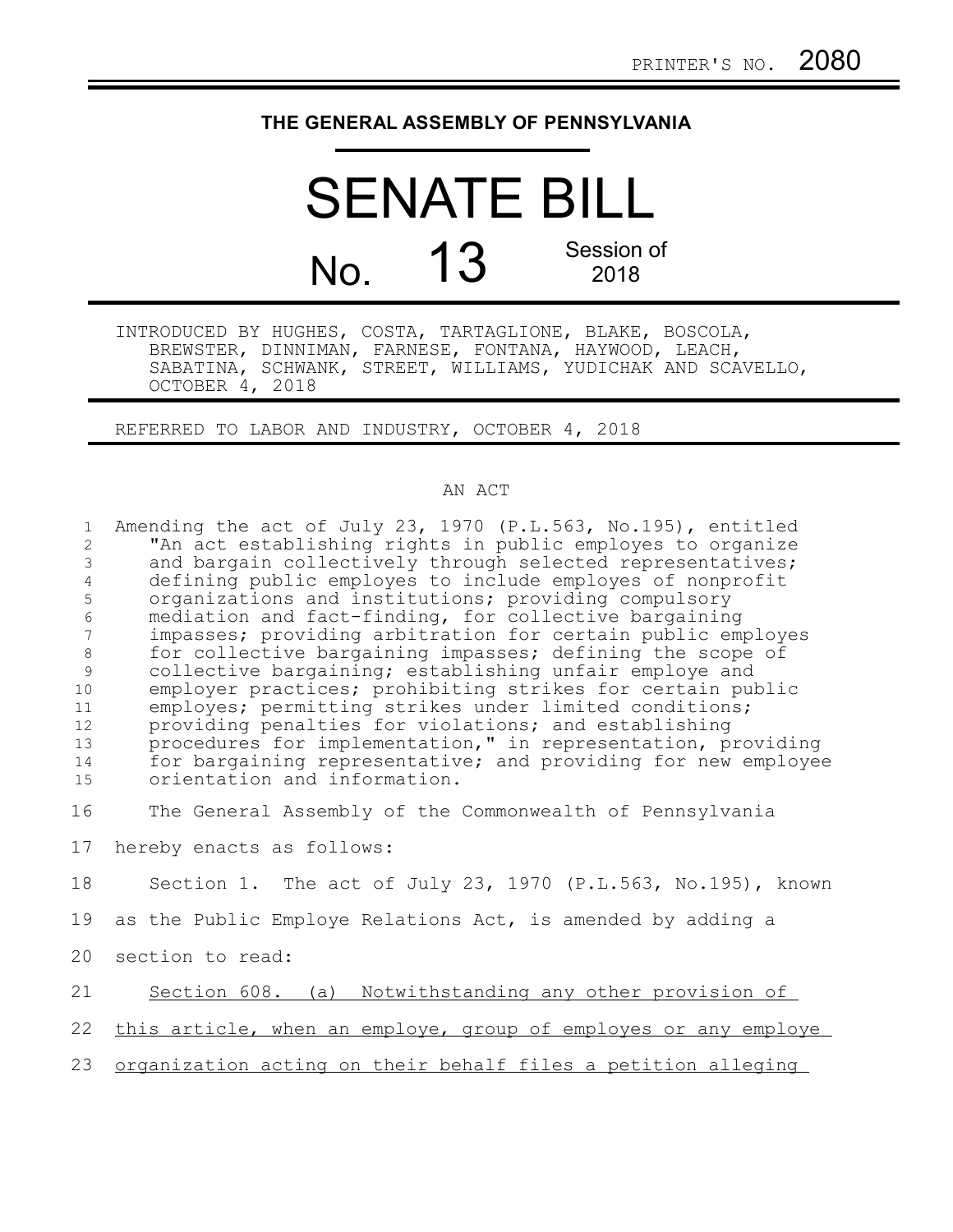| $\mathbf 1$ | that a majority of employes in a unit appropriate for collective       |
|-------------|------------------------------------------------------------------------|
| 2           | bargaining purposes wish to be represented by an individual or         |
| 3           | employe organization for such purposes, the public employer            |
| 4           | shall investigate the petition. If the employer finds that a           |
| 5           | majority of the employes in a unit appropriate for bargaining          |
| 6           | purposes have signed valid authorizations designating the              |
| 7           | <u>individual or employe organization specified in the petition as</u> |
| 8           | their bargaining representative and that no other individual or        |
| 9           | employe organization is currently certified or recognized as the       |
| 10          | exclusive representative of any of the employes in the unit, the       |
| 11          | employer shall certify the individual or employe organization as       |
| 12          | the bargaining representative for that unit.                           |
| 13          | The board shall develop quidelines and procedures for<br>(b)           |
| 14          | the designation of a bargaining representative by employes under       |
| 15          | subsection (a). The quidelines and procedures shall include:           |
| 16          | Model collective bargaining authorization language that<br>(1)         |
| 17          | may be used for purposes of making the designations.                   |
| 18          | (2) Procedures to be used by public employers to establish             |
| 19          | the validity of signed authorizations designating bargaining           |
| 20          | representatives.                                                       |
| 21          | Section 2. The act is amended by adding an article to read:            |
| 22          | ARTICLE VI-A                                                           |
| 23          | NEW EMPLOYEE ORIENTATION AND INFORMATION                               |
| 24          | Section 601-A. Definitions.                                            |
| 25          | The following words and phrases when used in this article              |
| 26          | shall have the meanings given to them in this section unless the       |
| 27          | context clearly indicates otherwise:                                   |
| 28          | "Bureau." The Bureau of Mediation within the Department of             |
| 29          | Labor and Industry of the Commonwealth.                                |
| 30          | "Interest arbitration." A process in which an employer and             |
|             |                                                                        |

20180SB0013PN2080 - 2 -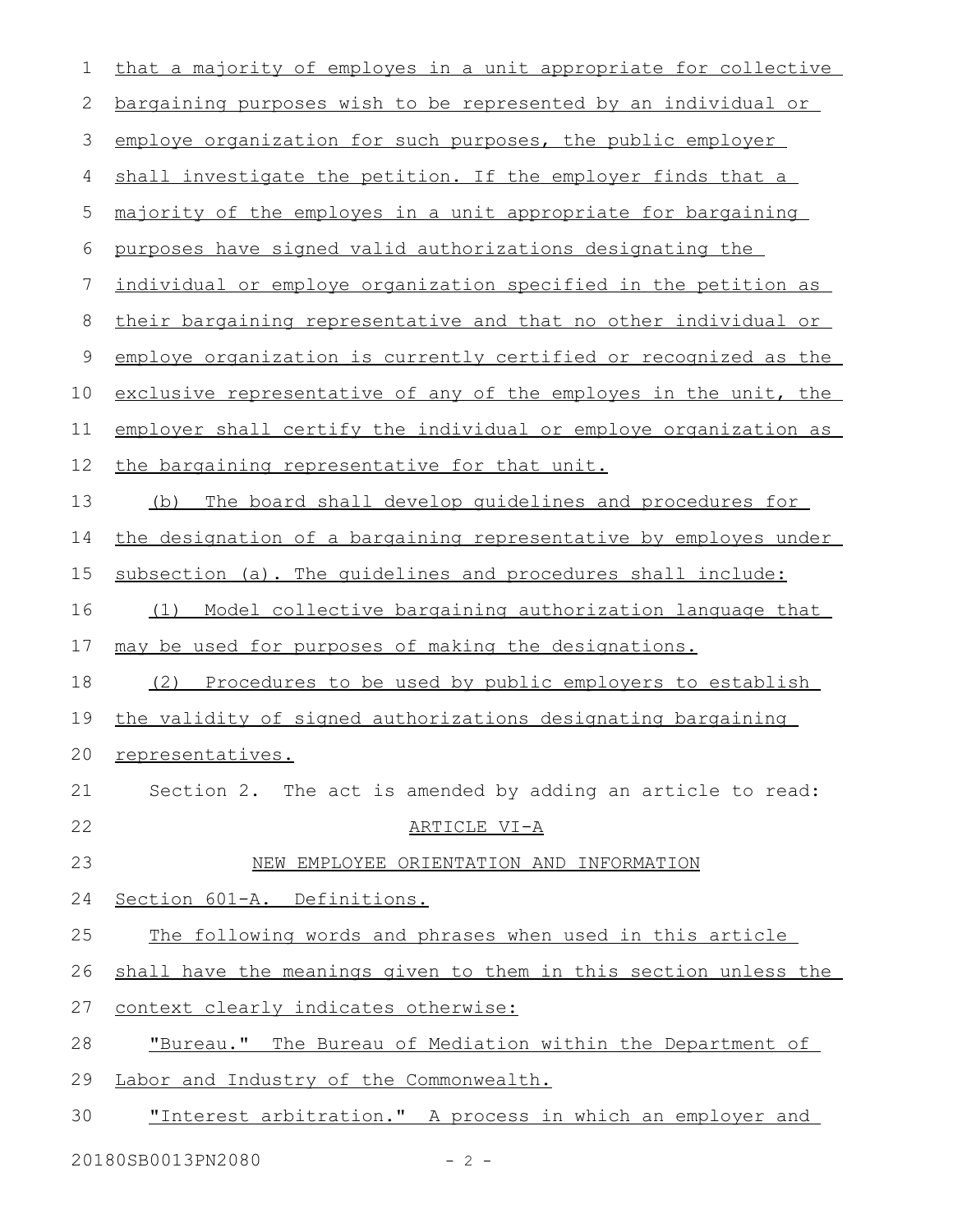| 1                           | an exclusive representative submit a dispute concerning the      |
|-----------------------------|------------------------------------------------------------------|
| 2                           | terms of access to new employee orientations for resolution to a |
| 3                           | third-party arbitrator who is then authorized to approve either  |
| 4                           | parties' proposal in its entirety, approve a proposal using both |
| 5                           | party's final proposals or to modify the proposals by the        |
| 6                           | parties.                                                         |
| 7                           | "New employee orientation." The process for a newly hired        |
| 8                           | public employee, whether in person, online or through other      |
| 9                           | means or mediums, in which the employee is advised of their      |
| 10                          | employment status, rights, benefits, duties and responsibilities |
| 11                          | or any other employment-related matters.                         |
| 12                          | "Newly hired public employee." An employee, whether              |
| 13                          | permanent, temporary, full time, part time or seasonal, hired by |
| 14                          | a public employer who has not received new employee orientation. |
| 15                          | Section 602-A. Access to new employee orientations.              |
| 16                          | Each public employer shall provide the employee organization     |
| 17                          | access to its new employee orientations. The employee            |
| 18                          | organization shall receive no less than 10 days' notice in       |
| 19                          | advance of an orientation, except that a shorter notice may be   |
|                             | 20 provided in a specific instance where there is an urgent need |
| 21                          | critical to the employer's operations that was not reasonably    |
| 22                          | foreseeable. The structure, time and manner of employee          |
| 23                          | organization access shall be determined through mutual agreement |
| 24                          | between the employer and the employee organization.              |
| 25                          | Section 603-A. Negotiations.                                     |
| 26                          | Topics of negotiation.--Upon request of the employer or<br>(a)   |
| 27                          | employee organization, the parties shall negotiate regarding the |
| 28                          | structure, time and manner of the access of the employee         |
| 29                          | organization to a new employee orientation. Failure to reach an  |
| 30                          | agreement on the structure, time and manner of the access shall  |
| 20180SB0013PN2080<br>$-3 -$ |                                                                  |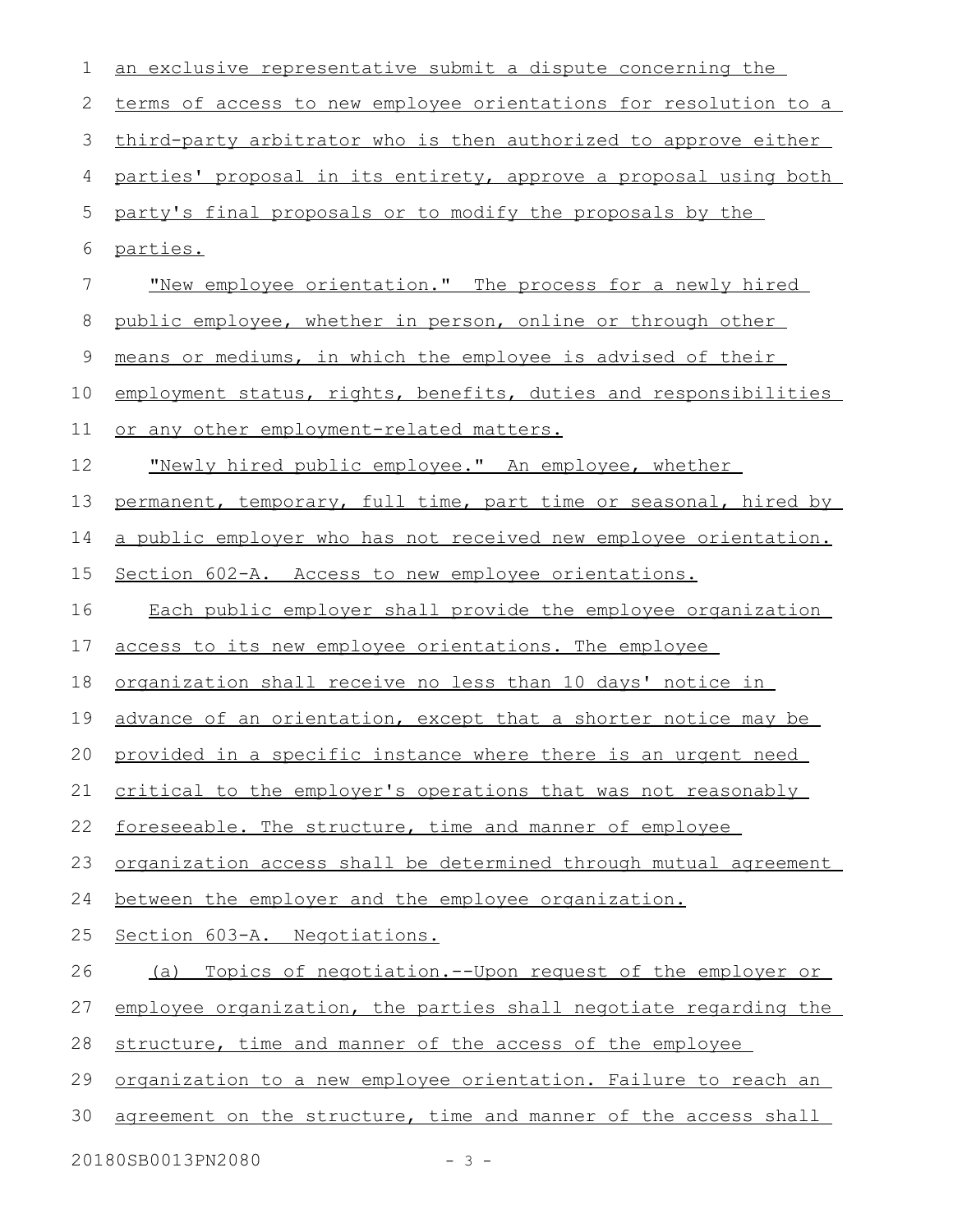1 be subject to compulsory interest arbitration under this

## 2 section.

## (b) Disputes.-- 3

| 4  | Except as provided in subparagraph (ii), when<br>(1)<br>(i)   |
|----|---------------------------------------------------------------|
| 5  | negotiating access to a new employee orientation, if a        |
| 6  | dispute is not resolved within 45 days after the first        |
| 7  | meeting of the parties, or within 60 days after the           |
| 8  | initial request to negotiate, whichever is first, either      |
| 9  | party may make a demand for compulsory interest               |
| 10 | arbitration, and if a demand is made, the procedure           |
| 11 | prescribed by this subsection shall apply. The arbitrator     |
| 12 | selection process under paragraph (2) shall commence no       |
| 13 | later than 14 days prior to the end of the negotiation        |
| 14 | period provided in this subsection. A party may not           |
| 15 | submit a proposal to compulsory interest arbitration that     |
| 16 | was not the parties' final proposal during the parties'       |
| 17 | negotiations. In the case of a school district employer       |
| 18 | whose administrative offices are closed during the            |
| 19 | summer, the timeline on this subsection shall commence on     |
| 20 | the first day that the district administrative office         |
| 21 | reopens.                                                      |
| 22 | Notwithstanding subparagraph (i), the parties<br>(i)          |
| 23 | may mutually agree to submit their dispute to compulsory      |
| 24 | interest arbitration at any time.                             |
| 25 | (2) Except as provided in paragraph (4), the appointment      |
| 26 | of an arbitrator for compulsory interest arbitration shall be |
| 27 | made by the bureau using the process to obtain a panel of     |
| 28 | arbitrators. Within seven days of receipt of a request for a  |
| 29 | panel, the bureau shall send the parties a list of seven      |
| 30 | arbitrators selected from the bureau's roster. Within seven   |
|    |                                                               |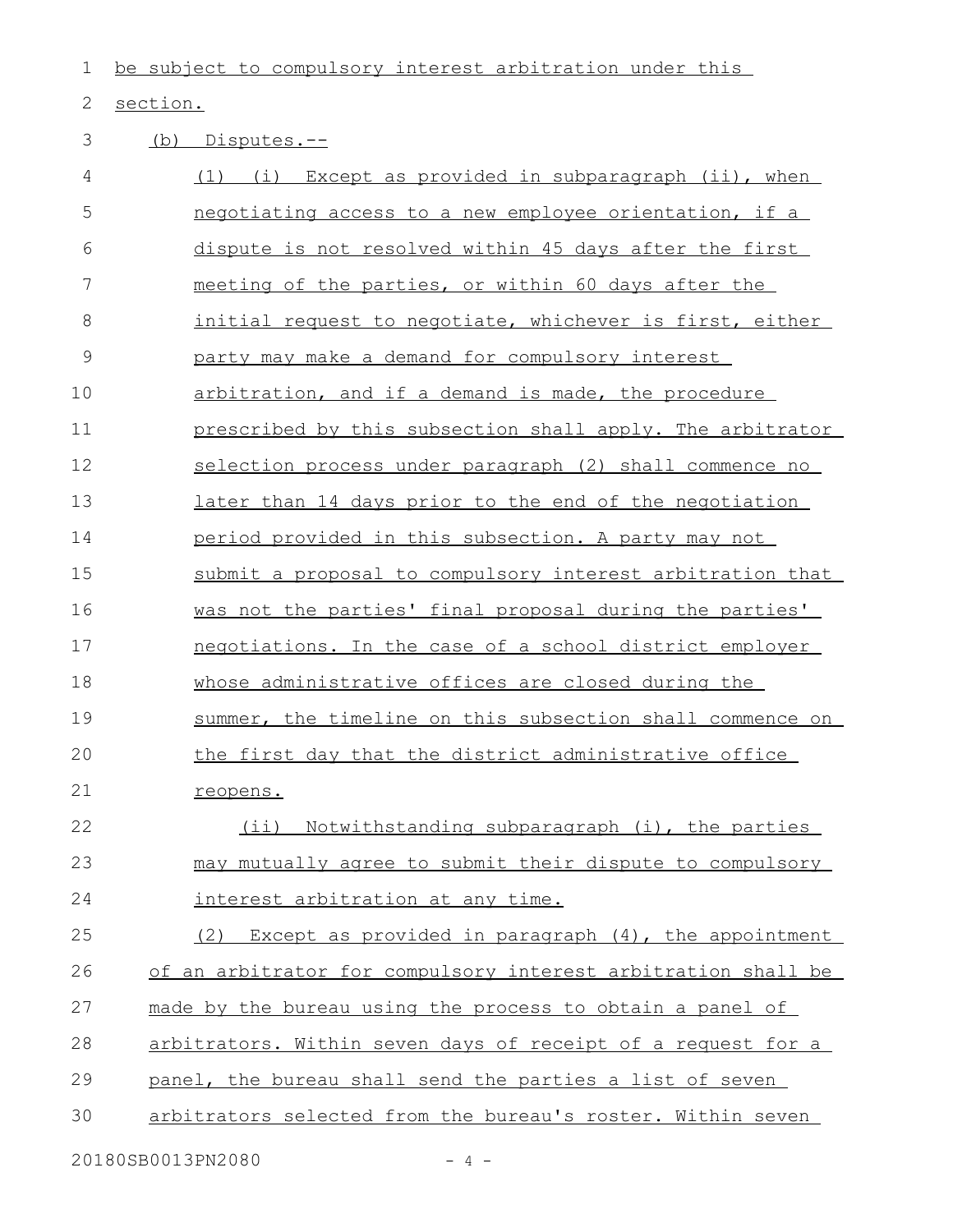| $\mathbf 1$  | days following the receipt of the list, the parties shall            |
|--------------|----------------------------------------------------------------------|
| $\mathbf{2}$ | make their selection. Unless the parties agree on an                 |
| 3            | alternate selection procedure, the parties shall                     |
| 4            | alternatively strike one name from the list provided until           |
| 5            | only one name remains. A coin toss shall determine which             |
| 6            | party shall strike the first name. In lieu of this process,          |
| 7            | the parties may mutually select an individual to serve as the        |
| $\,8\,$      | arbitrator. A party that fails to participate in the                 |
| $\mathsf 9$  | selection of an arbitrator within the prescribed period              |
| 10           | waives its rights to strike names from the list. Compulsory          |
| 11           | interest arbitration shall commence either on the                    |
| 12           | arbitrator's earliest available date or any other date to            |
| 13           | which the parties agree and shall be completed within no less        |
| 14           | than 30 days. The decision of the arbitrator shall be issued         |
| 15           | within 10 days and shall be final and binding on the parties.        |
| 16           | The decision shall provide the exclusive representative with         |
| 17           | reasonable access to the new employee orientations. The              |
| 18           | arbitrator shall consider, weigh and be guided by the                |
| 19           | following criteria:                                                  |
| 20           | (i)<br>The ability of the exclusive representative to                |
| 21           | communicate with the public employees it represents.                 |
| 22           | (i)<br>The legal obligations of the exclusive                        |
| 23           | representative to the public employees.                              |
| 24           | (iii) Federal, State and local laws that are                         |
| 25           | applicable to the employer.                                          |
| 26           | (iv) Stipulations of the parties.                                    |
| 27           | The interests and welfare of the public and the<br>$(\triangledown)$ |
| 28           | financial condition of the public employer.                          |
| 29           | The structure, time and manner of access of an<br>(vi)               |
| 30           | exclusive representative to a new employee orientation by            |

20180SB0013PN2080 - 5 -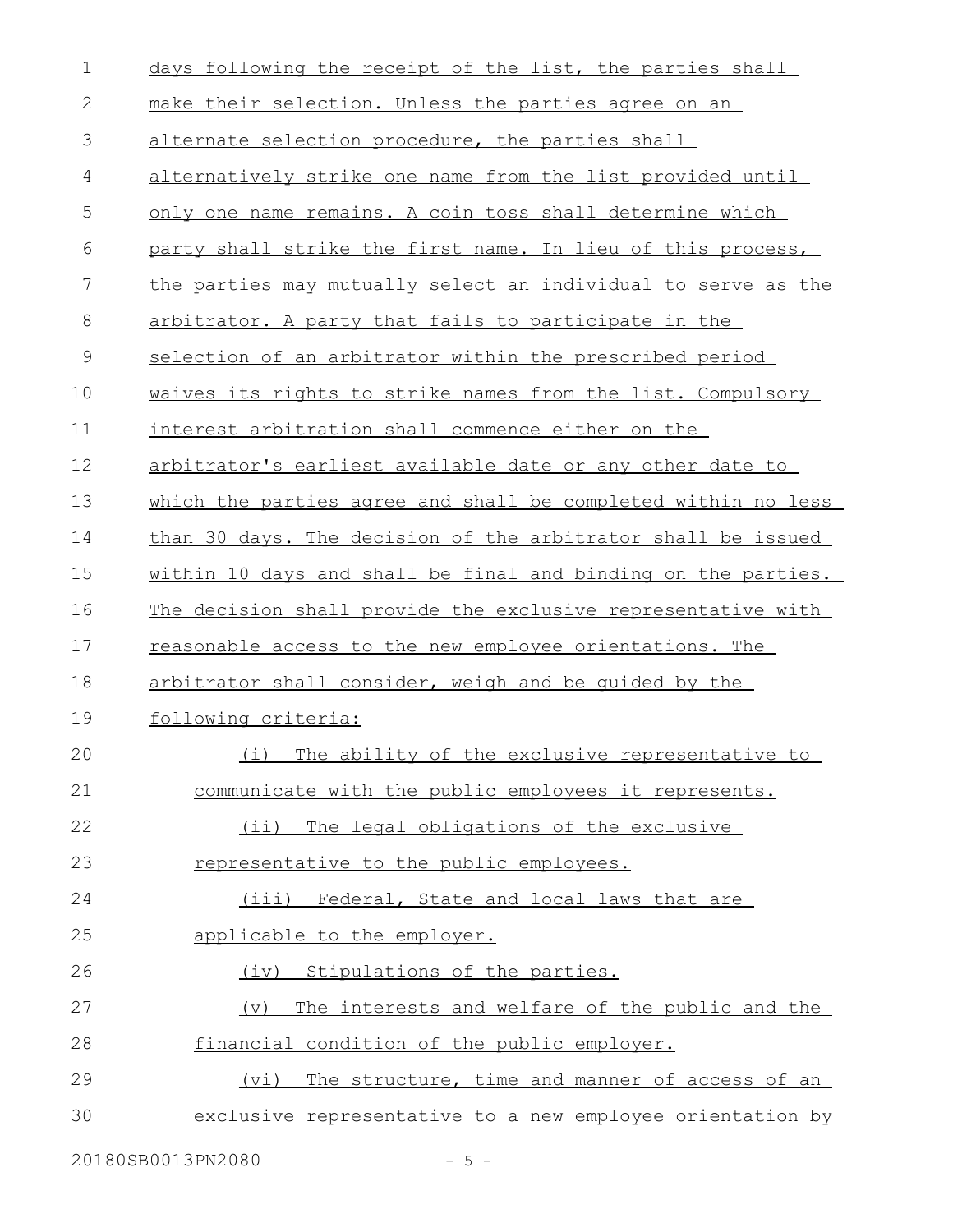| 1             | comparable public employers, including the access                |
|---------------|------------------------------------------------------------------|
| $\mathbf{2}$  | provisions in other memoranda of understanding or                |
| 3             | collective bargaining agreements containing such                 |
| 4             | provisions.                                                      |
| 5             | (vii) Any other facts that are normally or                       |
| 6             | traditionally taken into consideration in establishing           |
| 7             | the structure, time and manner of access of an exclusive         |
| 8             | representative to a new employee orientation.                    |
| $\mathcal{G}$ | The parties shall equally share all costs of<br>(3)              |
| 10            | arbitration.                                                     |
| 11            | If a municipality or county objects to the procedure<br>(4)      |
| 12            | for appointment of an arbitrator under paragraph (2), that       |
| 13            | municipality or county, within five days of a demand for         |
| 14            | arbitration by the employee organization, may request that       |
| 15            | the board appoint an administrative law judge or other           |
| 16            | employee to serve as the arbitrator in lieu of an arbitrator     |
| 17            | appointed by the bureau. The municipality or county shall pay    |
| 18            | for the cost of the arbitrator. The board shall appoint the      |
| 19            | arbitrator within five days of receiving the request. The        |
| 20            | same procedures, criteria and timeline for arbitrations under    |
| 21            | paragraph (2) shall apply.                                       |
| 22            | (c) Existing agreements.--During the period between the          |
| 23            | effective date of this section and the expiration of an existing |
| 24            | memorandum of understanding or collective bargaining agreement   |
| 25            | between the parties, a request to meet and confer under          |
| 26            | subsection (a) shall reopen the existing memorandum of           |
| 27            | understanding or collective bargaining agreement solely for the  |
| 28            | limited purpose of negotiating an agreement regarding access of  |
| 29            | the employee organization to the new employee orientations.      |
| 30            | Either party may elect to negotiate a side letter or similar     |
|               |                                                                  |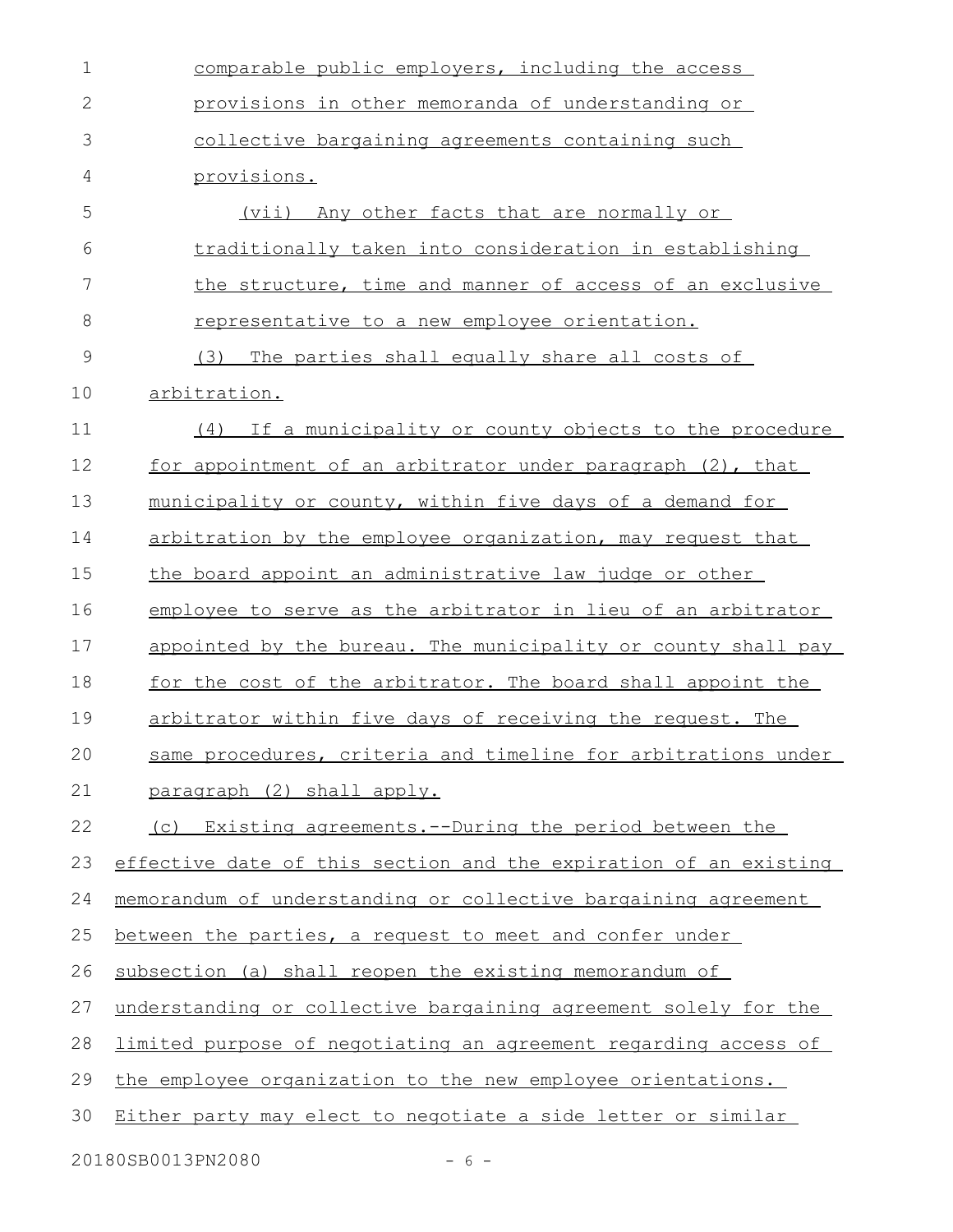| 1  | agreement in lieu of reopening the existing memorandum of        |
|----|------------------------------------------------------------------|
| 2  | understanding or collective bargaining agreement. This           |
| 3  | subsection does not abrogate existing agreements between public  |
| 4  | employers and recognized employee organizations.                 |
| 5  | Other requirements.--This section does not prohibit an<br>(d)    |
| 6  | agreement between a public employer and an employee organization |
| 7  | that provides for new employee orientations that vary from the   |
| 8  | requirements of this article. If such an agreement is            |
| 9  | negotiated, the requirements of this article shall not apply to  |
| 10 | the extent that they are inconsistent with the agreement. In the |
| 11 | absence of a mutual agreement regarding new employee             |
| 12 | orientations, this article shall apply.                          |
| 13 | (e) Modification.--This section shall not modify the scope       |
| 14 | of collective bargaining or representation under any applicable  |
| 15 | employer-employee relations statute.                             |
| 16 | Section 604-A. Employee information.                             |
| 17 | General rule.--The public employer shall provide the<br>(a)      |
| 18 | employee organization with the name, job title, department, work |
| 19 | location, work, home and personal cellular telephone numbers and |
| 20 | personal email address on file with the employer, and home       |
| 21 | address of any newly hired employee within 30 days of the date   |
| 22 | of hire or by the first pay period of the month following hire.  |
| 23 | The public employer shall also provide the employee organization |
| 24 | with a list of information for all employees in the collective   |
| 25 | bargaining unit at least every 120 days unless more frequent or  |
| 26 | more detailed lists are required by an agreement with the        |
| 27 | employee organization. The information identified in this        |
| 28 | section shall be provided to the employee organization           |
| 29 | regardless of whether the newly hired public employee was        |
| 30 | previously employed by the public employer and shall be          |
|    |                                                                  |

20180SB0013PN2080 - 7 -